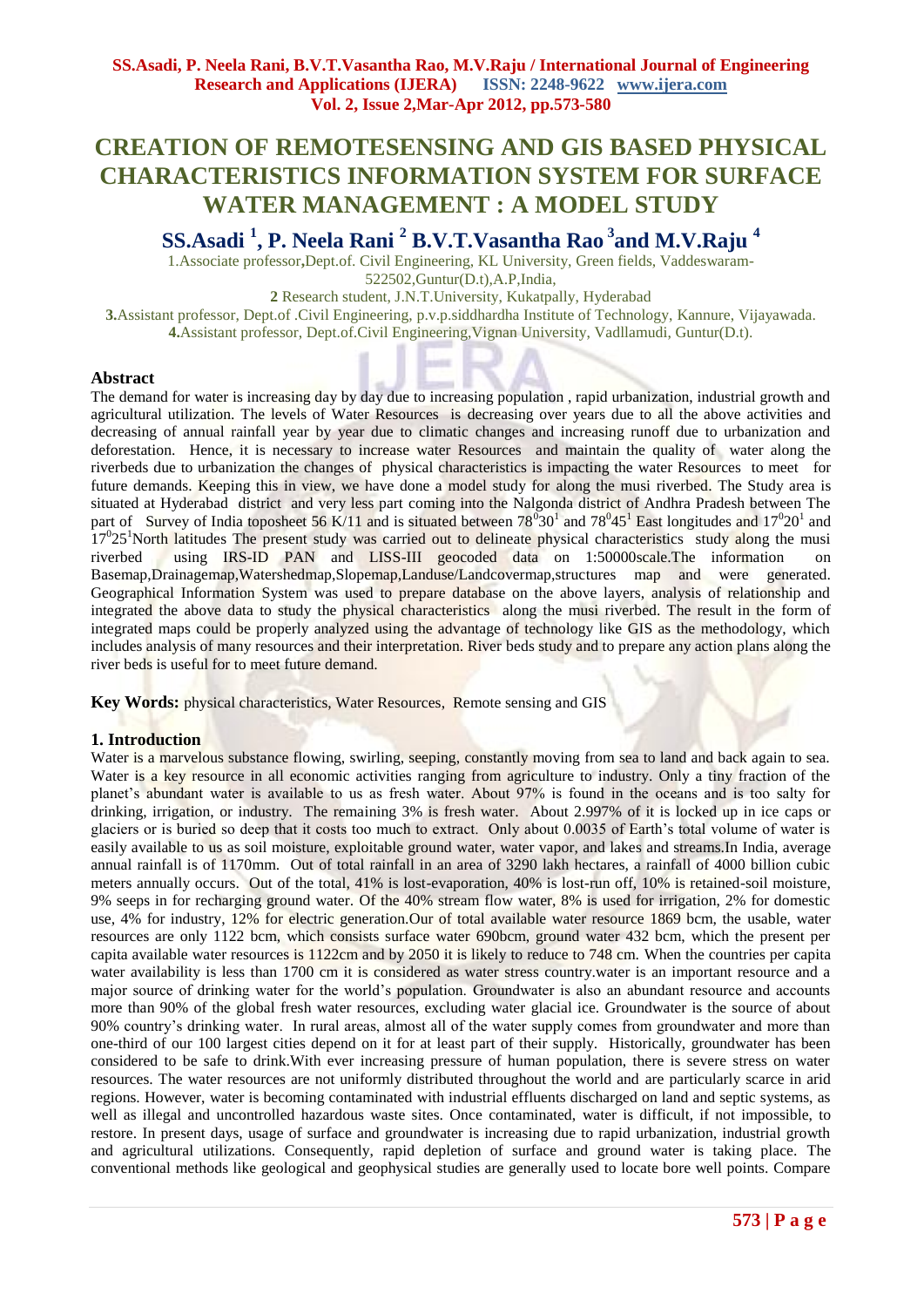to the conventional methods Remote Sensing is the advanced technology, because of its wide coverage and repetitively, to proper management of surface water resources.

# **2. Description Of Study Area**

The study area covered in part of Survey of India toposheet 56 K/11 comprises part of Hyderabad and Nalgonda districts of A.P, India and is situated between  $78^030$  and  $78^045$  East longitudes and  $17^020$  and  $17^025$  North latitudes. The study area map is shown in Fig 1.The study area is situated in the Krishna basin and the river Musi, which is a tributary of river Krishna, is passing through the city of Hyderabad, and bifurcates the city into Northern and Southern Hyderabad. The soils are mainly brownish sandy and Ready loamy. Rocks like dolomite and quartz basalt associated with granites yield in general brownish sandy soil and where the dolomite is predominant, the soil changes to black cotton one.



#### **3. Study Objectives**

**Fig 1**. **The study area map**

**1.** Preparation of thematic maps like Basemap, Drainagemap, watershed map, Slope map, Structural map, using survey of toposheets and satellite imagery.

**2.** Study of physical characteristics along Musi riverbed.

# **4. Methodology**

# **4.1 Data Collection**

Different data products required for the study include SOI toposheets bearing the number 56k/11 on 1:50,000 scale, data of using IRS-ID PAN and LISS-III geocoded satellite imagery obtained from National Remote Sensing Agency (NRSA) and collateral data collected from related Government organizations and demographic data

### **4.2 Reference Maps**

The Spatial data used consist of Reference data consisting of maps prepared by Different Govt. Organization which are the key source for the Reference. The Reference data or Maps used in this study and the Source are specified in

| <b>MAP NAME</b>       | <b>SOURCE ORGANISATION</b> |
|-----------------------|----------------------------|
| Topo Map              | <b>SOI</b>                 |
| Satellite Data        | <b>NRSA</b>                |
| Geology/Lithology Map | <b>GSI</b>                 |
| Soil Map              | <b>AGRICULTURE</b>         |
| Hydro Geology Map     | <b>CGWB/SGWB</b>           |
| Taluk & Mandal Map    | <b>CSO</b>                 |

#### **Table 1.Data sources of Reference Maps**

### **4.3 Satellite Data Processing**

The second generation operational Indian Remote Sensing IRS-ID were launched in the year 1998 by the indigenously developed Polar Satellite Launch Vehicle (PSLV) from Sriharikota, India. This satellite is placed in a near circular, sun-synchronous, near polar orbit with nominal inclination of 98°. 53' at a mean attitude of 780 Km. There are three sensors, namely 1) Panchromatic Camera (PAN) 2) Linear Imaging and Self Scanning Sensor (LISS III) 3) Wide Field Sensor (WiFS) (Anji Reddy, 2001).

In this study, the remote sensing data in the digital mode is used and is obtained by LISS III and PAN of IRS ID(Fig:4)fore, it is more appropriate to give the sensor characteristics of LISS III and PAN . LISS Ill sensor operates in four spectral bands, there are separate optics and detector arrays for each band. Map of 1:50,000 scales obtained from SOI covering the entire study area is used to extract the Ground Control Points (GCPs) and to demarcate the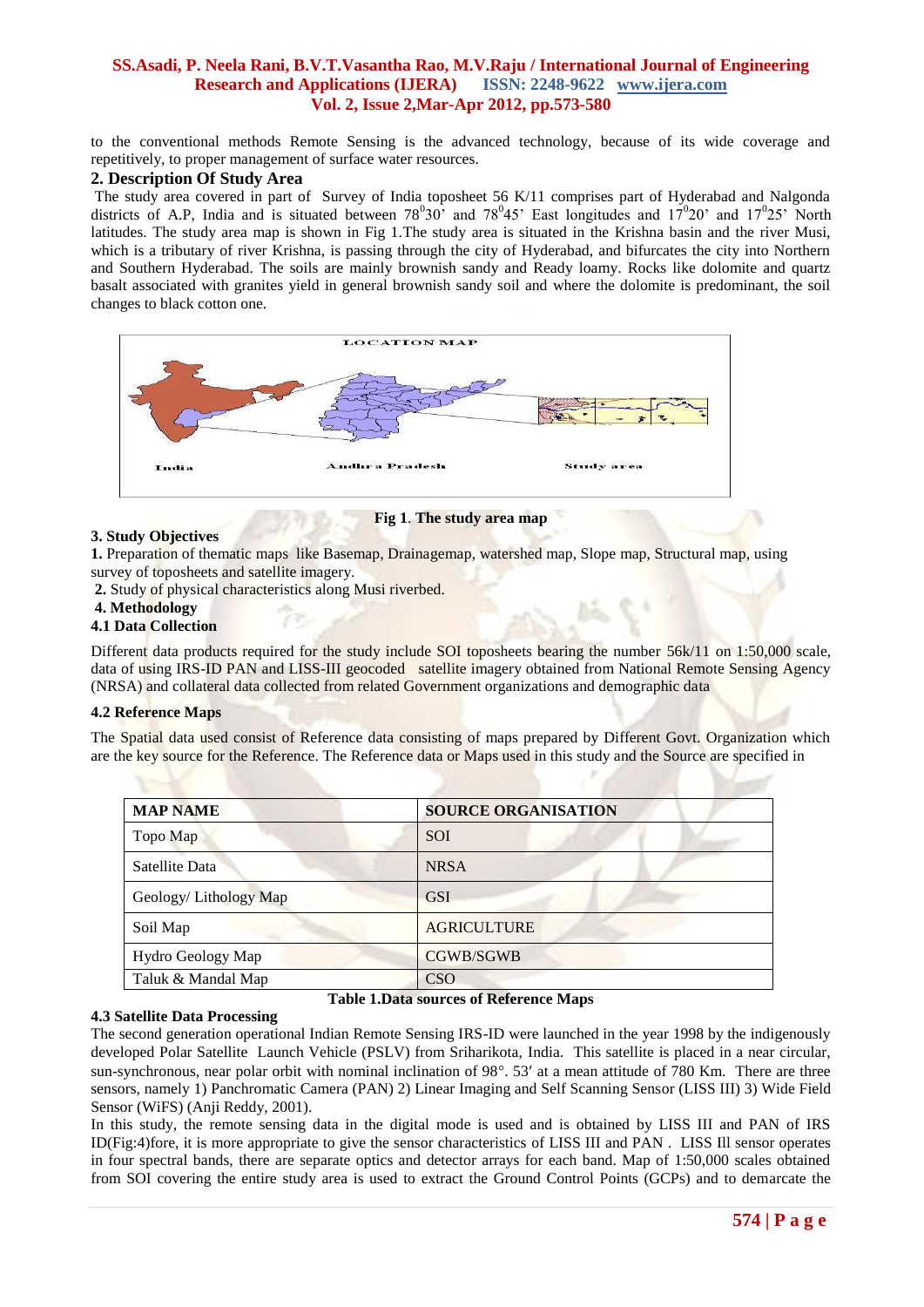boundary of study area. This information is then used for image registration of LISS III and PAN digitally using EASI/PACE software.

#### **4.4 Hardcopy Generation**

The step-by-step procedure for preparing the Hardcopy

- Delineation of the study area from the area from toposheet obtained from SOI
- Conversion of raster data to vector format
- Creation of the baseline data by digitizing the map and a digital database is prepared using AutoCAD software
- Preparation of the baseline digital map (hard copy)Preparation of thematic maps by visual interpretation
- Preparation of thematic map from SOI toposheet, and thematic maps like Landuse/Land cover ,slope ,drainage, watershed, structural maps prepared on the visual interpretation of satellite image in conjunction with the existingmaps/literature.
- Scanning and digitizing all these maps and creation of digital Databases
- Field visits for checking the interpretation collecting the additional information.
- Incorporation of field observations in the thematic maps.
- Preparation of Action plan for physical characteristics by combining the thematic map information.
- Incorporation of corrections/modifications based on the collateral data
- Final output generation using GIS software.

#### **5. Results And Discussion**

#### **5.1 Base Map**

A topographic map is a representation of the shape, size, position and relation of the physical features of an area. The base map is prepared using SOI toposheet on 1:50,000 scale and updated with the help of satellite imagery. It consists of various features like the road network, settlements, water bodies Musi River, canals, The South central railway line passes through the study area and vegetation etc. delineated from the toposheet. The map thus drawn is scanned and digitized to get a digital output. The information content of this map is used as a baseline data to finalize the physical features of other thematic maps. Since the topo sheets are very old all the features like roads, railways, settlements etc are updated with the help of rectified and scaled satellite imageries of the area. The major settlements in the present study area are etc

### **5.2 Transport map**

In the study area all the settlements are connected either by Metalled road or Un-Metalled road. Railway network

(south central railway) passes through the study area.

#### **5.3 Drainage Map**

The drainage map (Fig.7)prepared from the toposheet forms the base map for the preparation of thematic maps related to surface and groundwater. All the streams, Musi river, tributaries and small stream channels shown on the toposheet are extracted to prepare the drainage map. The study area is a first , second, third,forth order streams and Musi River are present. The present study area dendrite drainage patron are present. The flowing of water is tamed through construction of number of tanks and channels.

### **5.4 Watershed Map**

The watershed map is prepared in accordance with the National Watershed Atlas, 1990. India is divided into 6 regions out of which the present study area comes under Region-4 i.e. the river flowing into Bay of Bengal. The total area occupied by this region is 1130.48 lakh hectares and is sub-divided into 8 basins. Hyderabad area falls under basin-D i.e. the Krishna basin which has a total area of 272.03 lakh hectares. The Krishna basin includes 8 catchments, 41 sub-catchments and 271 watersheds. The present study area is located in catchment–1 in the lowermost part of the basin below the Nagarjunasagar dam. The total area of this catchment is 3,837 hectares and is further divided into A, B, C, D and E sub-catchments. The sub-catchment-E i.e. Musi sub-catchment of 1134 hectares consists of the present study area and occupies the parts of 4D1E5 and 4D1E6 watersheds.

#### **5.5 Structural map**

The attitude and relative positions of the rock masses of a area; the sum total of structural features resulting from such processes as faulting, folding, and igneous intrusion. Structural-geological studies commence by deciphering planar discontinuities in the rocks, with a view to understanding their characteristics, discomposition and spatial relations.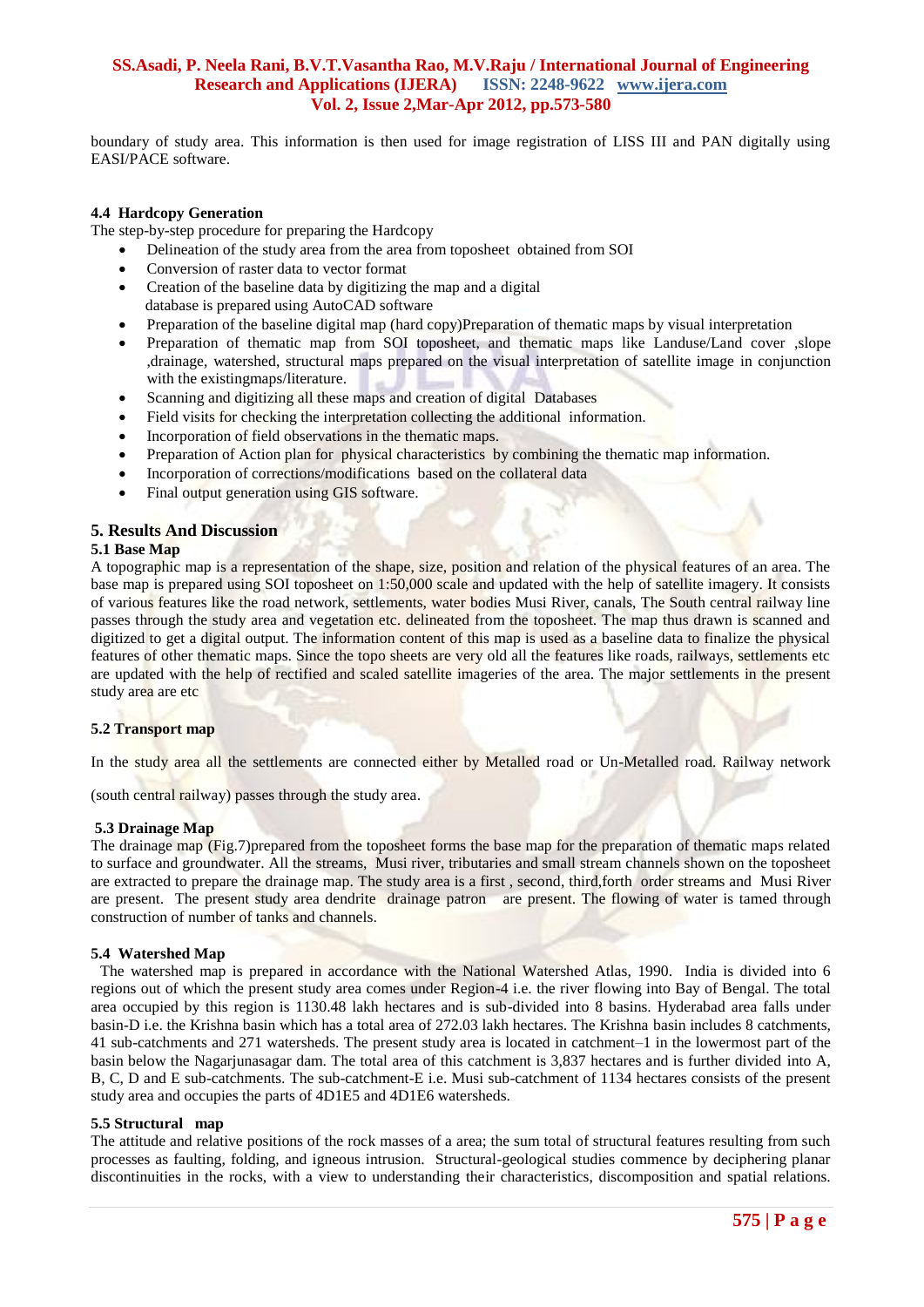Structural features are… Bedding, Folds, Faults,Lineaments,Strike,Dip, Neovolcanic rift zones Intrusives.Structural features found in the study area are lineaments.the term lineament to define a significant line of landscape which reveals the hidden architecture of rock basement. the usage of this term and defined lineament essentially in a geomorphological sense as a mappable simple or composite linear feature of a surface whose parts are aligned in a rectilinear or slightly curvilinear relationship and which differs distinctly form the pattern of the adjacent features and presumably reflects a sub-surface phenomenon. Lineaments may be associated with springs or they may promote movement of groundwater to shallow depth. Among lineaments inferred and conformed lineaments are identified in the study area.

#### **5.6 Slope map**

Survey of India Toposheet maps on 1:50,000 scale are used for deriving the information. Contour lines on topographic maps are useful for preparation of slope map. Closed space contours on the map reflect steepness when compared to widely spaced contours. The different classes of slopes have been categorized as per the guidelines suggested by All India Soil and Land Use Survey (ALS & LUS). Slope categories are indicated in Table 1. The density of contours on 1:50,000 scale Survey of India toposheets with 20m contour interval have been used for preparing the slope map (Fig:6).

| <b>Sl. No and Category</b>           | Slope %                   | <b>Contour Spacing</b> |
|--------------------------------------|---------------------------|------------------------|
| 1. Nearly level                      | $0-1$                     | More than 4cm          |
| 2. Very gently sloping               | $1-3$                     | $1.33 - 4cm$           |
| 3. Gently sloping                    | $3 - 5$                   | $0.8 - 1.33$ cm        |
| 4. Moderately sloping                | $5-10$                    | $0.4 - 0.8$ cm         |
| 5. Strongly sloping                  | $10-15$                   | $0.26 - 0.4$ cm        |
| 6. Moderately steep to steep sloping | $15 - 30$                 | $0.11 - 0.26$ cm       |
| 7. Very steep sloping                | $>35$                     | 0.11cm and less        |
| Table 2 : Slope categories           | (Source: IMSD, NRSA 1995) |                        |

Slope classes 1, 2, 3, 4 and 6 are observed in the study area. The distance between the successive contours is wide and only a few contours developed in most part of the total study area (69%) indicating its near level nature, whereas the distance between the successive contours is little wide in about 20% indicating very gently sloping and the distance between the successive contours is short in about 4% and 5% indicating gently sloping and moderately sloping respectively. Numerous contours are present in very few parts of the total study area (2%) indicating moderately steep sloping nature.

### **5.7 Land Use/Land Cover**

The LU/LC map (Fig.5)of the study area is prepared from satellite imagery using visual interpretation technique. This technique consists of a set of image elements, which help in the recognition or interpretation of various land use *f*land cover features systematically on the enhanced satellite imagery during the classification of features (Lillesand and Kiefer 1994). The land use/ Land cover classification system used in this study is the system, which is pioneered by United States Geological Survey (USGS) and is modified by National Remote Sensing Agency (NRSA) according to Indian conditions. A preliminary image classification key is prepared for the fused pictorial data and is used during interpretation process. The base map is overlaid on the satellite imagery. Then the features of LU/LC classes are extracted and transferred from the satellite pictorial data. The doubtful areas (due to similar spectral response and spectral signature) identified during the preliminary image classification are listed out before ground verification. The doubtful areas are physically verified by field observation, based on which, corrections and modifications of misclassified land use/land cover details are carried out for preparation of final maps so as to extract the entropy or information content in accordance with the above thematic maps. Present land use/land cover map showing the spatial distribution of various categories and their areal extent is vital for the present study. The spatial distributions of various land uses are interpreted based on fused data of IRS-1D, PAN and IRS-ID, LISS III data. The different land use land cover classes existing in the area over space and time are briefly discussed here in their dimension. The land use/land cover categories such has River with water(1%), Dry river(0.05%), Tank with water(1%), Dry tank(2%), River island(2%), Military/Defence areas(2%), Major industries(3%), Single crop(17%), Double crop(15%), Fallow lands(0.05%), Plantation(0.2%), Scrub forest(5%), Barren sheet area(2%), Land with scrub(30%), Land without scrub(4%), Mining/Industrial wastes(0.006%), Mining areas(0.06%), Village(5%), Other settlements(12%), Others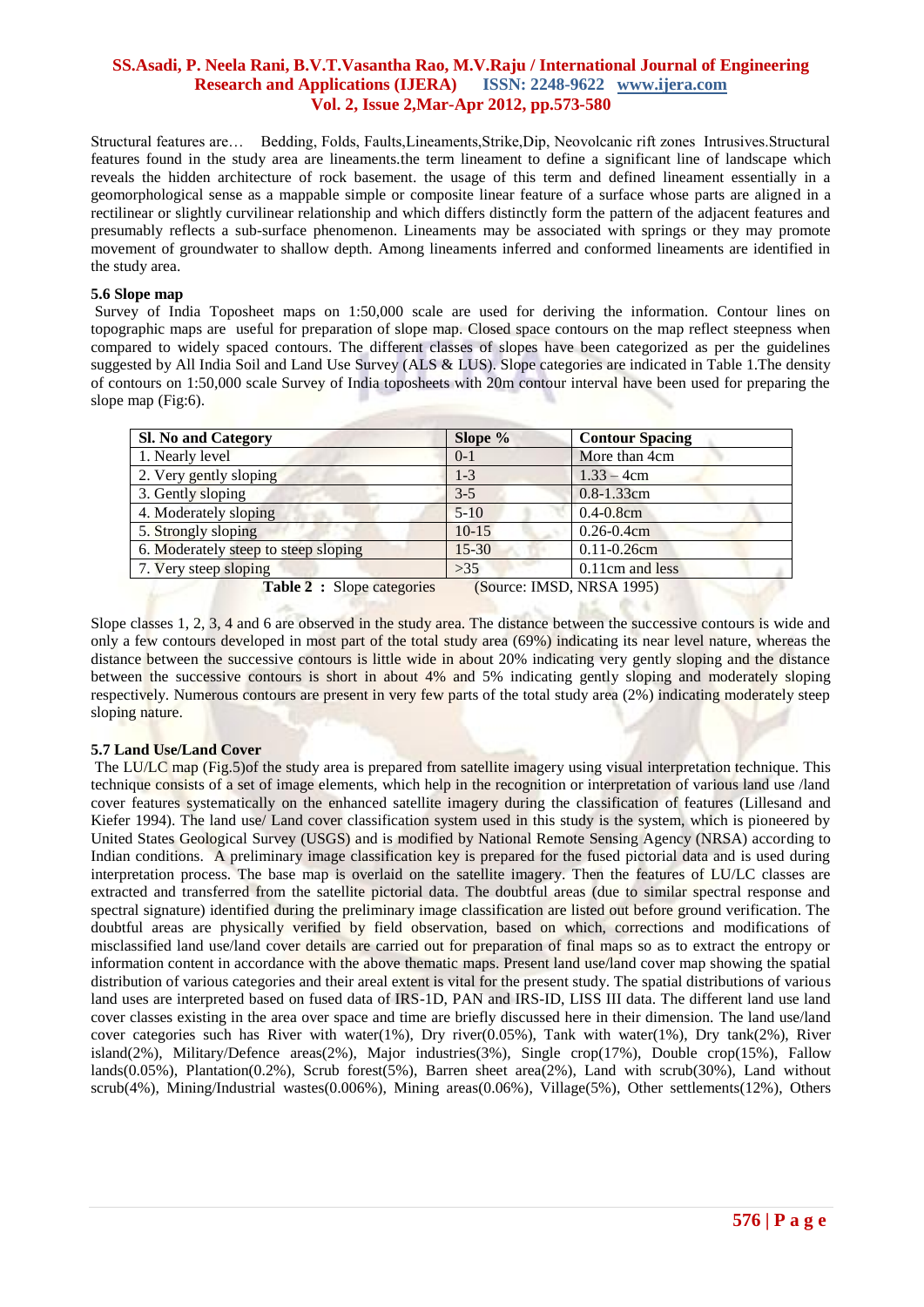# **SS.Asadi, P. Neela Rani, B.V.T.Vasantha Rao, M.V.Raju / International Journal of Engineering Research and Applications (IJERA) ISSN: 2248-9622 www.ijera.com**



**Fig.2: Pie Chart showing percentage distribution of Land use/ Land cover in the study area**

| Lu/lc                    | Area (Sq.kms) |  |
|--------------------------|---------------|--|
| River with water         | 5.14          |  |
| Dry river                | 0.41          |  |
| Tank with water          | 3.91          |  |
| Dry tank                 | 15.59         |  |
| <b>River island</b>      | 0.15          |  |
| Military/Defence areas   | 11.63         |  |
| Major industries         | 22.28         |  |
| Single crop              | 127.91        |  |
| Double crop              | 112.62        |  |
| <b>Fallow lands</b>      | 0.37          |  |
| Plantation               | 1.48          |  |
| Scrub forest             | 38.91         |  |
| Barren sheet area        | 14.78         |  |
| Land with scrub          | 216.91        |  |
| Land without scrub       | 31.26         |  |
| Mining/Industrial wastes | 0.04          |  |
| Mining areas             | 0.47          |  |
| Village                  | 35.86         |  |
| Other settlements        | 91.07         |  |
| Others                   | 3.59          |  |

**Table 3:** Landuse Landcover classification of Study area.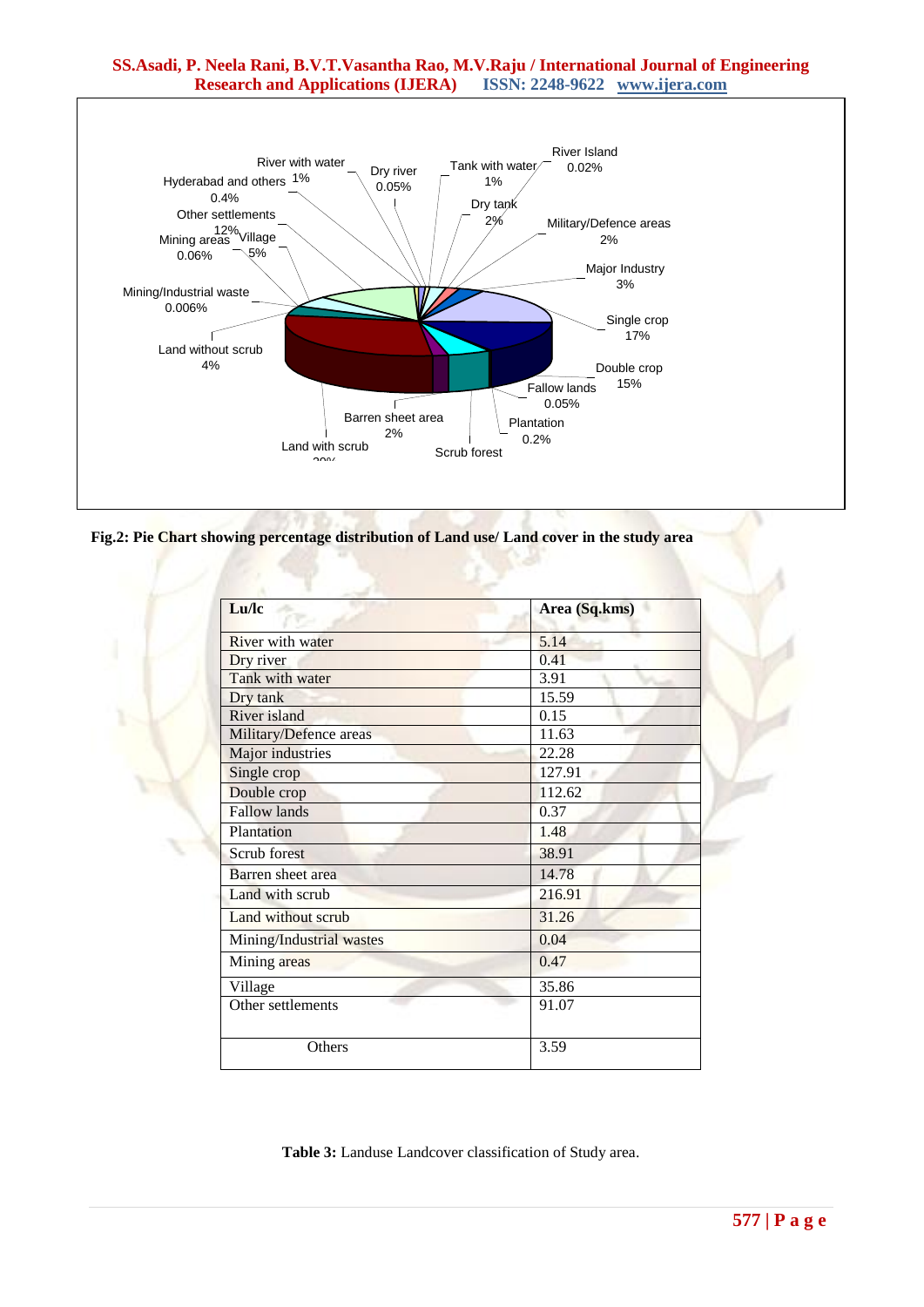## **6. CONCLUSION AND RECOMMENDATION**

By studying the existing scenario of study area through the spatial analysis of agriculture activities, socio-economic and their impacts on the land and water Resources using Remote Sensing and GIS tools, following conclusion s are drawn.

**1.**Through the analysis of physical characteristics attribute data,gives the information of affected by erosion. In future this may lead to consequential problems to the Musi River. This could be best controlled by construction of gully control bunds and extensive reforestation / a forestation or through agricultural soil conservation and management practices.

**2**. As irrigation water requirement varies with different crops, cropping pattern in the study area is to be changed for optimum utilization of this resource. Crops like pulses, vegetables should be cultivated, which may result lower requirement of water, fertilizer and also pesticide load.

**3.** The three key activities that are essential for the management of Resources.Irrigation management,Catchment management,Drainage basin monitoring and managementTo address these three activities planners need physical characteristic information on comprehensive lines. Hence, the present work, concentrated on the development of physical characteristics for study area**.**

**4**. This model study helps to get the digital data of the total study area Physical characteristics information, according to their importance. If we analyze any resources we can get the total detailed information. We can get the information of the each Physical characteristic , and to plan to meat future demands. We can obtain the full details of the River current status as it is this type of study to Support the take the decision for micro level for proper management of Rivers. This study is very useful for government officials can easily get the data and to take decisions to manage the any disaster and surface water resources management.

## **7. REFERENCES**

- 1. Agarwal, C.S. and Garg, P.K. Text book of Remote Sensing in Natural Resources Management.
- 2. Anji Reddy, M. 2003. Remote Sensing and Geographic information Systems. 2<sup>nd</sup> Edition. B.S. Publications, India.
- 3. Arakeri, H.R. and Roy Donahue, 1984. Principles of soil Conservation and Water Management. Oxford and IBH Publishing CO. Ltd.
- 4. Cracknell, A.P. and Hayes, L.W.B. 1996. Introduction to Remote Sensing. Chapman and Hall Publications, New York.
- 5. Handbook of Statistics, Rangareddy district 2001. Chief Planning Officer, Director of Census Operation, Andhra Pradesh.
- 6. Isobel W. Heathcote, 1998. Integrated Watershed management Principles and practice. John Wiley and Sons Inc, New York.
- 7. John R.Jensen, 2003. Remote Sensing of the Environment- An Earth Resource Perspective. Pearson Education Publication.
- 8. Lillesand, T.M. and Kiefer, R.W. 1994. Remote Sensing and image Interpretation. Wiley Publication, New York.
- 9. Prithvish Nag, 1992. Thematic Cartography and Remote Sensing. Concept Publishing Company, New Delhi, India.
- 10. Seshagiri Rao, K.V. 2003. Watersheds Comprehensive Development. B.S. Publications, Hyderabad, India.
- 11. Veerlapati Govardhan, 1993. Remote Sensing and Water Management in Command Areas. International Book Distributing Company (Publishing Division), Lucknow, India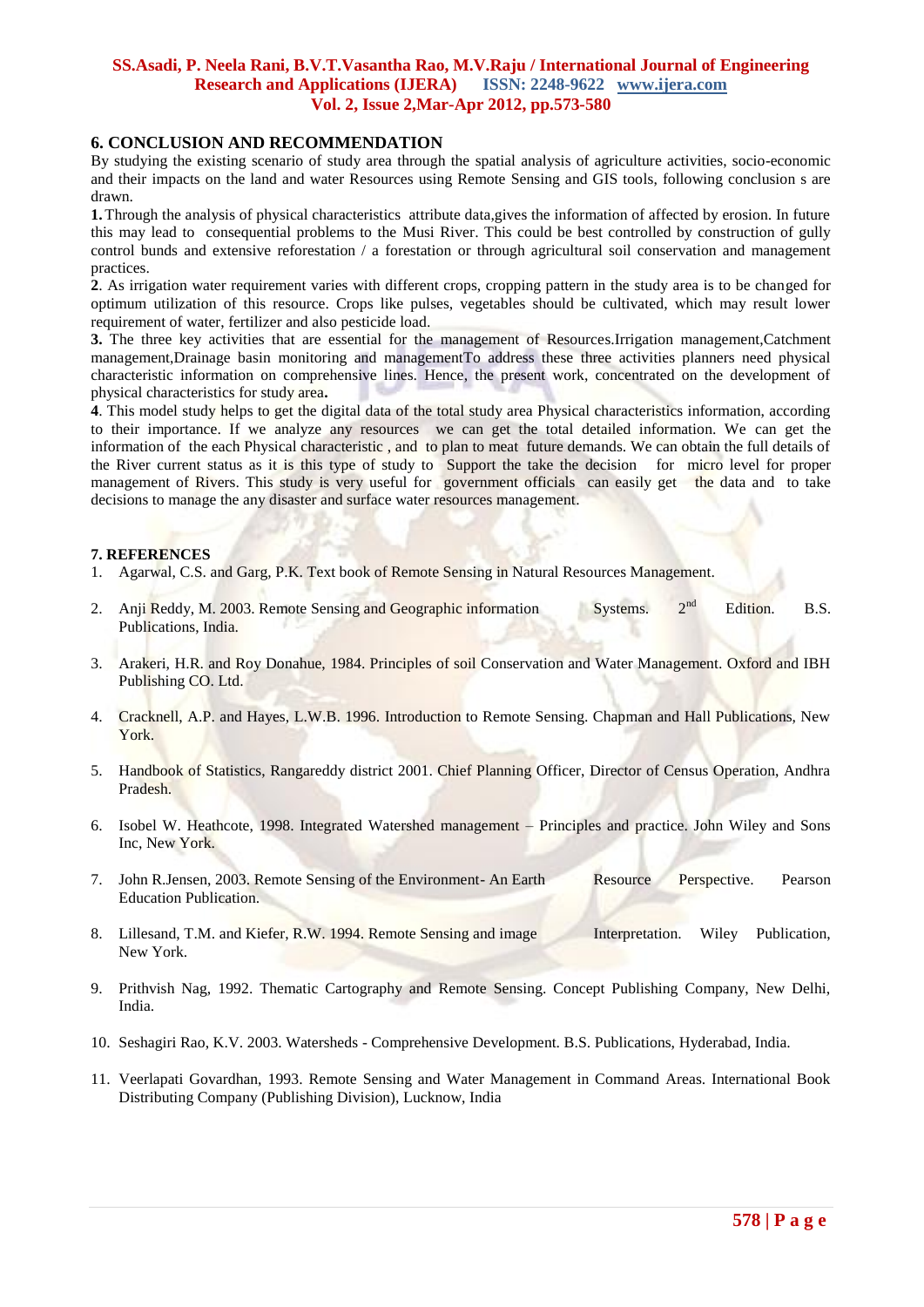